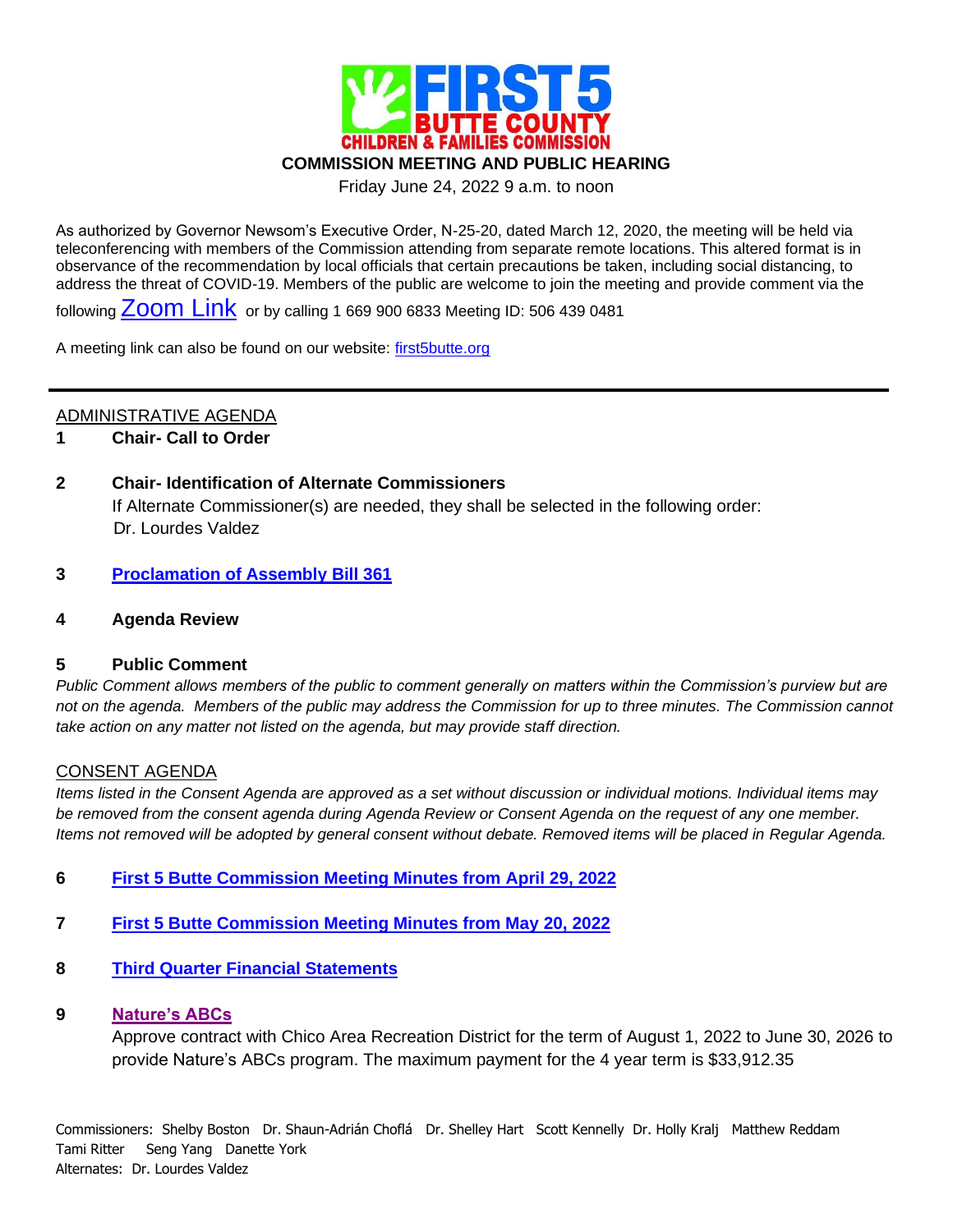### REGULAR AGENDA Presentation/Discussion/Possible Action

*Public Comment is invited at each agenda item. Agenda items may be taken out of turn. Members of the public may address the Commission for up to three minutes.*

### **10 [Flavored Tobacco Resolution](https://first5butte.org/assets/Meetings/Agendas/commission/2022-06-24/Item-10-Flavored-Tobacco-Resolution-Staff-Report.pdf) ACTION**

### **11 Partner Showcase PRESENTATION**

The Commission will receive video presentations from the following partners:

Northern Valley Catholic Social Services: Butte Baby Steps

Butte County Library: Dual Language Learner

Help Central: Help Me Grow

### **12 [Approve the Fiscal Year 2022-23](https://first5butte.org/assets/Meetings/Agendas/commission/2022-06-24/Item-12-Budget-Staff-Report.pdf) Annual Budget ACTION**

Consider approval of the Fiscal Year 22-23 annual budget in the amount of \$2,390,049 and adopt the updated 22-27 Long Term Financial Plan

### **13 [Fund Balance Allocation](https://first5butte.org/assets/Meetings/Agendas/commission/2022-06-24/Item-13-Fund-Balance-Allocation.pdf) ACTION**

The Commission shall consider allocating \$500,000 of its unassigned fund balance to be made available to the community for one-time requests, per Commission policy.

### PUBLIC HEARING

*Public Comment is invited at each agenda item. Agenda items may be taken out of turn. Members of the public may address the Commission for up to three minutes.*

# **14 [First 5 Butte County Strategic Plan Update](https://first5butte.org/assets/Meetings/Agendas/commission/2022-06-24/Item-14-First-5-Butte-STRATEGIC-PLAN-Update-2022.pdf) ACTION** The Commission will conduct a public hearing and ask for input about the 2021-2026 Updated

Strategic Plan. The Commission will adopt its 2021-2026 Updated Strategic Plan.

# REGULAR AGENDA Presentation/Discussion/Possible Action

| 15 | <b>Bylaw Amendment</b><br>The Commission shall consider approving amendments to its Bylaws | <b>ACTION</b>      |
|----|--------------------------------------------------------------------------------------------|--------------------|
| 16 | <b>Elect Commission Officers</b><br>The Commission shall elect a Chair and a Vice-Chair    | <b>ACTION</b>      |
| 17 | <b>Executive Committee Report</b>                                                          | <b>INFORMATION</b> |
| 18 | <b>Director Report</b>                                                                     | <b>INFORMATION</b> |
| 19 | <b>Commissioner Announcements</b>                                                          | <b>INFORMATION</b> |
|    |                                                                                            |                    |

# **Adjourn. Next regular meeting August 26, 2022**

Commissioners: Shelby Boston Dr. Shaun-Adrián Choflá Dr. Shelley Hart Scott Kennelly Dr. Holly Kralj Matthew Reddam Tami Ritter Seng Yang Danette York Alternates: Dr. Lourdes Valdez